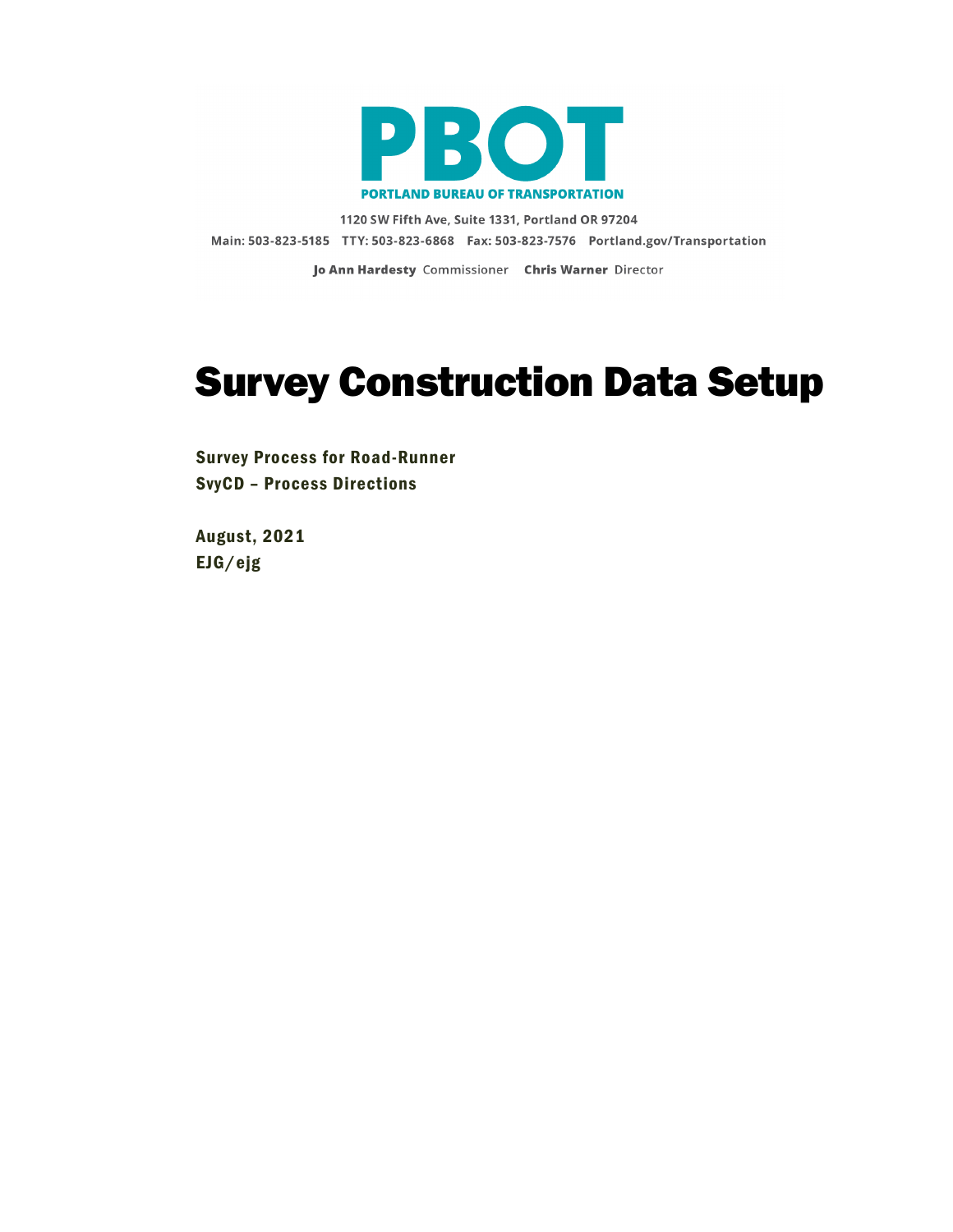# **Table of Contents**

| Data Entry. |  |
|-------------|--|
|             |  |
|             |  |
|             |  |
|             |  |
|             |  |
|             |  |
|             |  |
|             |  |
|             |  |
|             |  |
|             |  |
|             |  |
|             |  |
|             |  |
|             |  |
|             |  |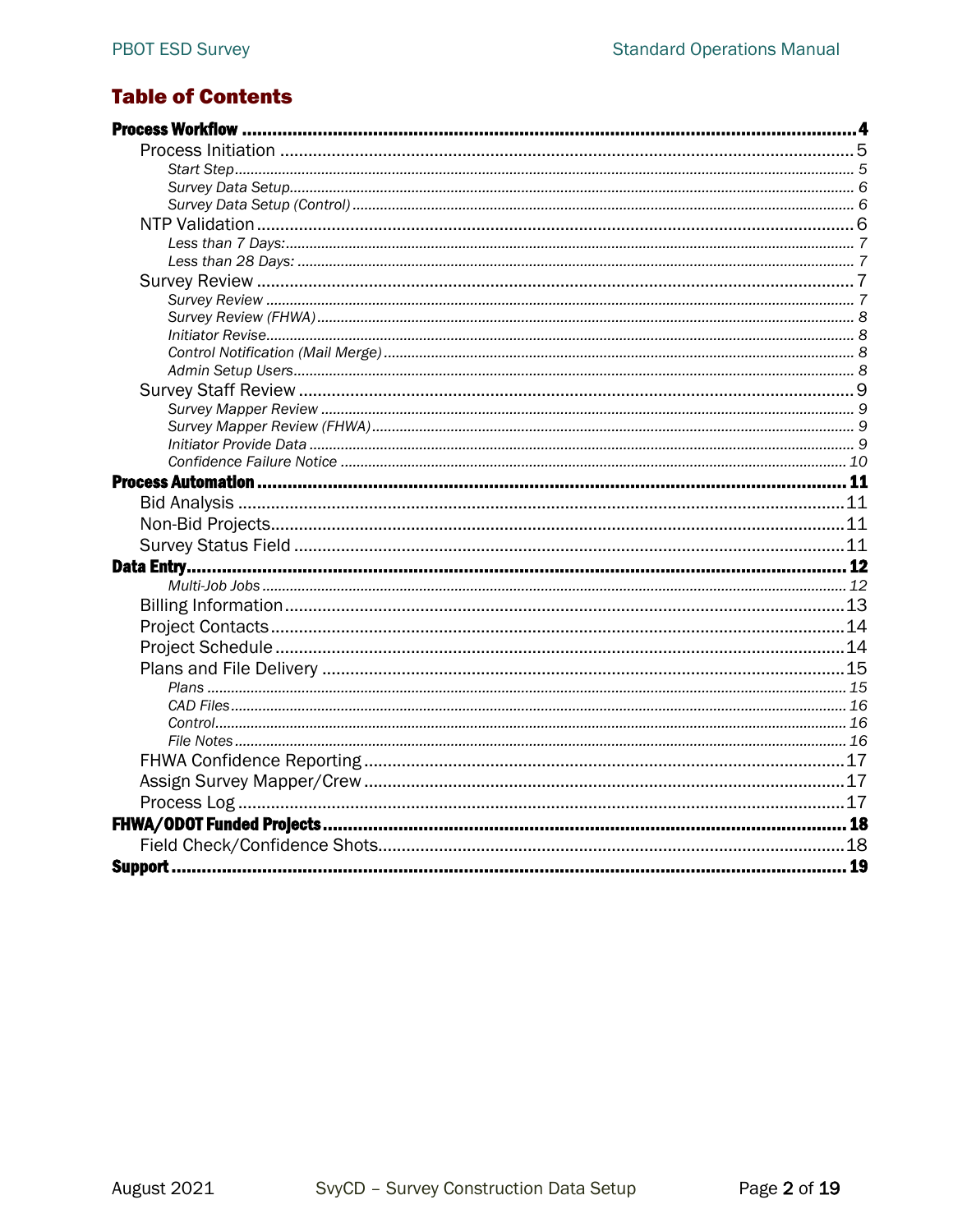Prior to beginning any construction project, PBOT Survey needs to be provided with design and other information as soon as possible so Survey can be ready to respond to survey requests. The SvyCD – Survey Construction Data Setup process provides a workflow for ensuring that all data has been provided to survey and that sufficient time is given for Survey to review and prepare the data for staking requests.

> *It is essential that the SvyCD process be moved forward as soon as possible. Failure to do so could result in delays for construction staking requests.*

Survey cannot provide any staking for a project until this information has been provided. Roadrunner will lock out the SvyCR – Survey Construction Staking Request process until this data has been provided and reviewed by Survey. An Outlook rule on the subject line term "SvyCD" will help flag any e-builder notices regarding this process to help ensure they are not overlooked.

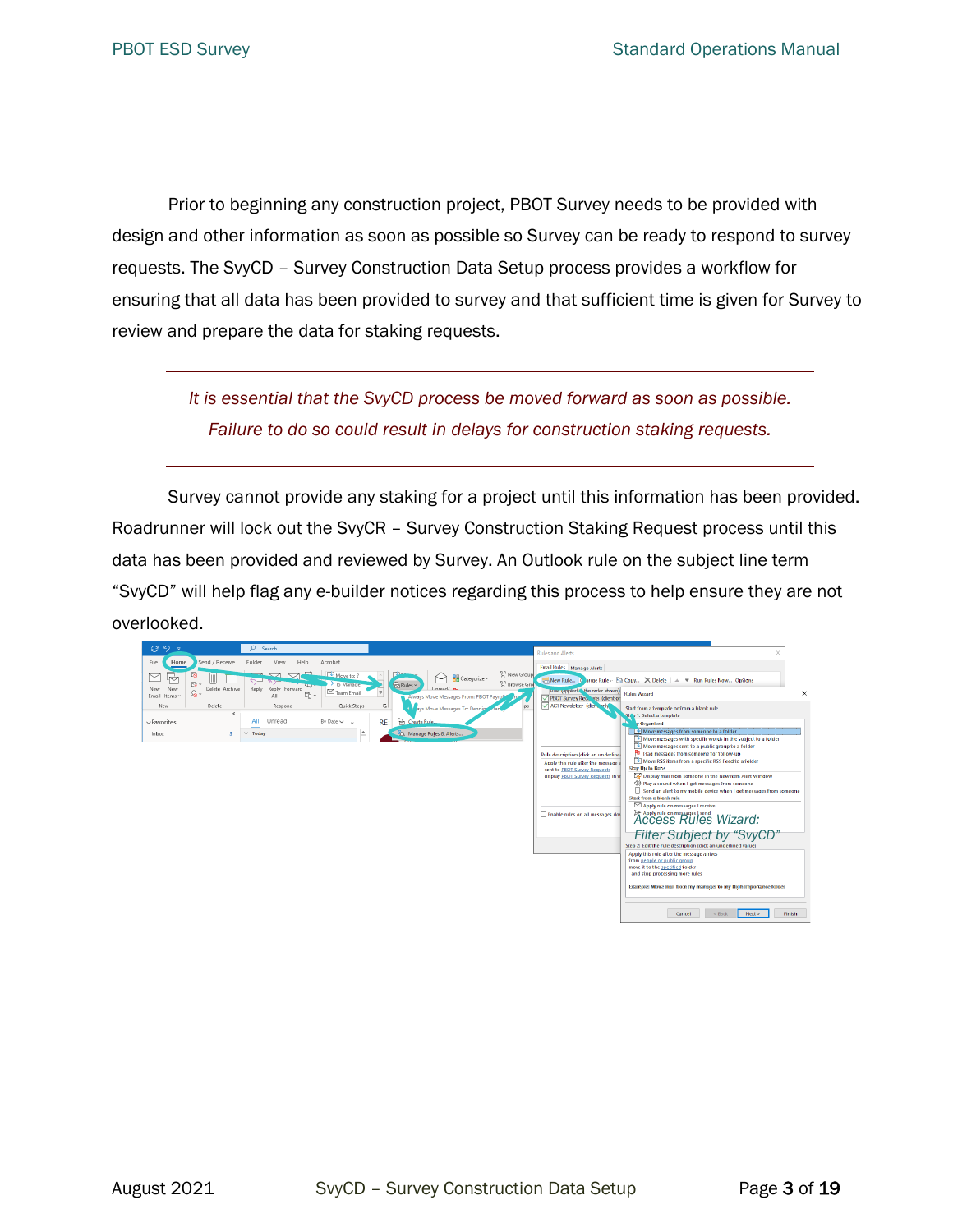# Process Workflow

<span id="page-3-0"></span>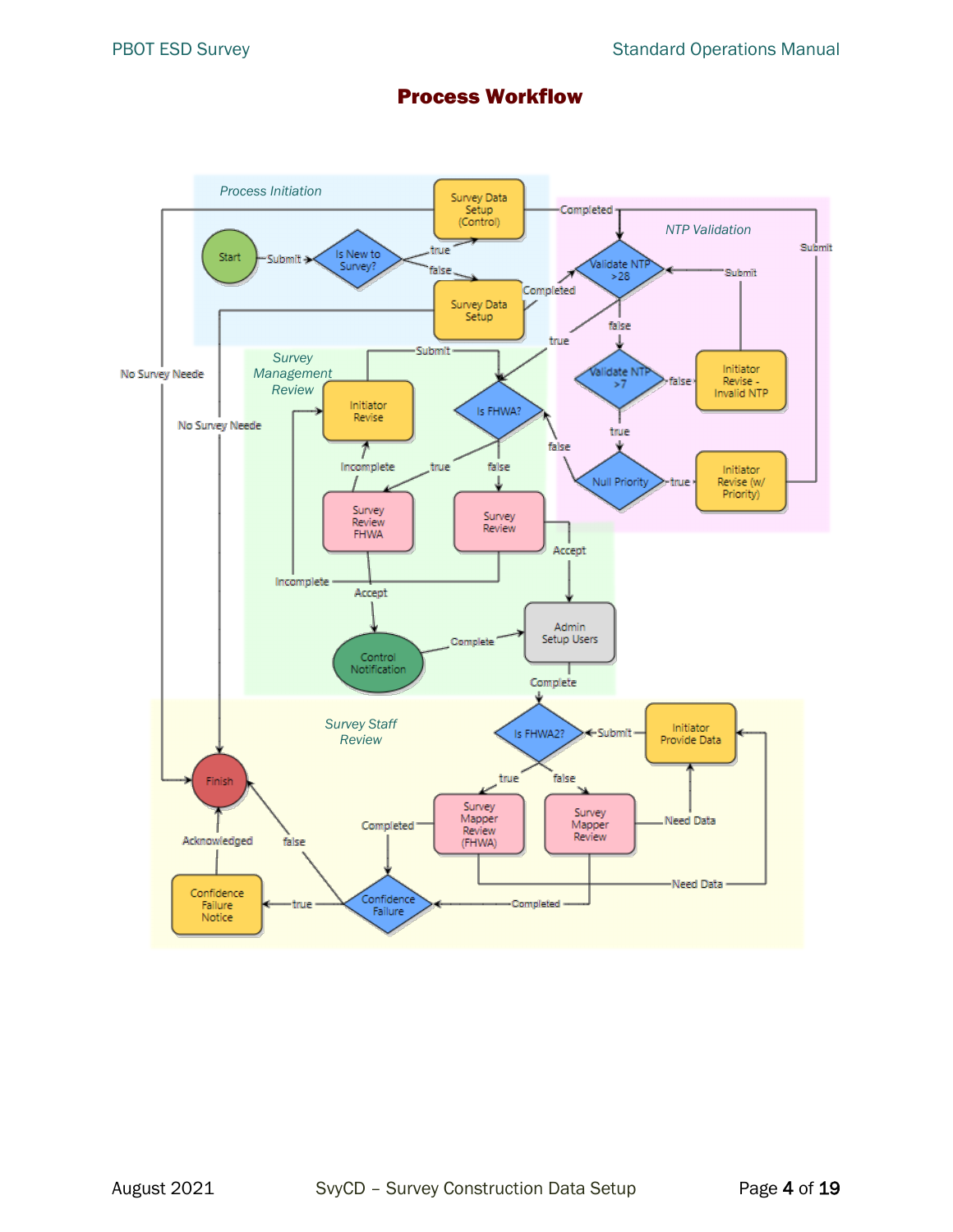The instructions below detail the specific steps and "Actions" to be taken at each step of this process. For details on the data to be entered at each step, see the directions beginning on page [12.](#page-11-0)

Additionally, the blue sections on each data entry form detail specifics for both the process steps (top section) and data entry. These directions also flag special items (FHWA projects, NTP issues and/or control needs). Be sure to review those directions each time before moving forward.

| <b>Workflow Instructions:</b>                                                                                                                                                                                              |
|----------------------------------------------------------------------------------------------------------------------------------------------------------------------------------------------------------------------------|
| Form: 02.01.01 Initial Data Entry View<br>Step: Survey Data Setup                                                                                                                                                          |
| Full Instructions for this process are located at https://www.portlandoregon.gov/transportation/article/782234                                                                                                             |
| <b>Start Process:</b><br>Complete all items bellow and take the "Submit" Action.<br>If this project will not require any survey services (either from PBOT Survey or a Contract Surveyor), take the "Not Required" action. |

#### Reminder – To Take an Action:

Select the appropriate action in the drop down located both at the top and bottom of the screen, then click "Take Action". E-Builder may prompt additional steps, like leave a comment or assign actors. In this case follow the prompts then click the button "Yes, [Action]". If there is only one action option, the "Take Action" button will be replaced with that action and the drop down will not appear.



Most process steps can also be delegated to others if necessary. Use the "Delegate" button and select the personnel who will have the necessary information to complete the current step.

## <span id="page-4-0"></span>Process Initiation

This process will automatically spawn at the end of the BIDS – Bid Analysis process or can be manually started if the project will not have a bid contract.



#### <span id="page-4-1"></span>Start Step

#### Actor: Process Initiator

Once the process is initiated, the first data entry screen will appear blank. Take the "Submit" action to begin the process. Roadrunner will populate several data fields and notify Survey Management that a construction project is beginning.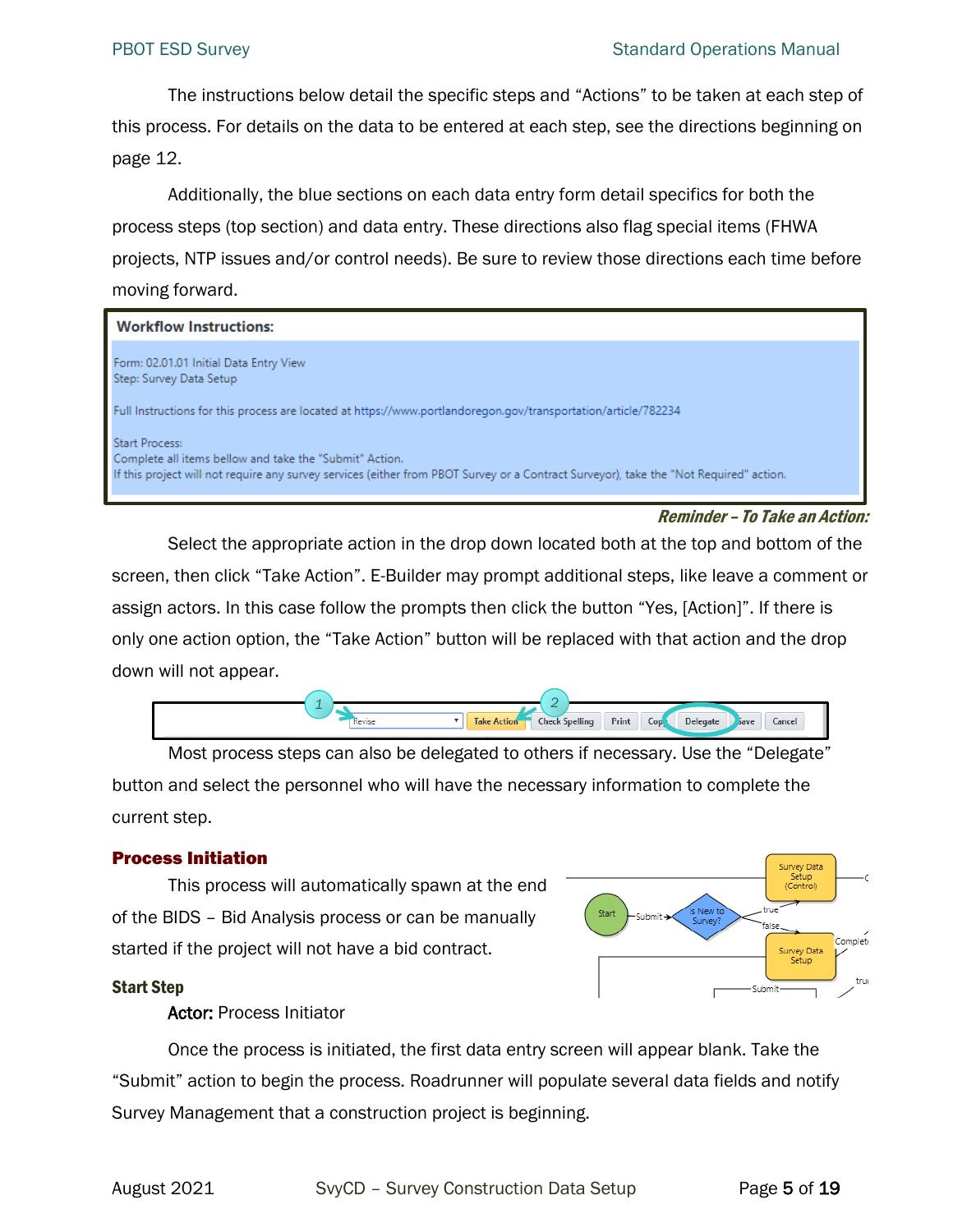#### <span id="page-5-0"></span>Survey Data Setup

Actors: Process Initiator, Construction Manager, Engineering Technician

Complete the data entry per the instructions on page [12.](#page-11-0) When complete, take the "Completed" action to move the process forward.

If the project will not require any survey services (either by PBOT Survey or a consultant surveyor), take the "No Survey Required" action.

Escalation: This step should be completed within 7 days. Escalation will proceed to notify Survey and ESG management if not completed in a timely manner.

## <span id="page-5-1"></span>Survey Data Setup (Control)

Roadrunner will direct you to a slightly different data entry page if it determines that Survey Control information will need to be provided. This will activate if the project level data field "Survey Status" is set at the default "No Survey Required" indicating the project has never received any Design/Topo requests. The most likely causes are as follows:

- 1. Design topography was performed by a consultant surveyor not arranged through PBOT survey. In this case, the survey control *must* be attached to the process in order for it to move forward.
- 2. Design topography was performed by PBOT survey under a different project.
	- a. Clearly identify the original project WBS number in the Billing Notes field.
	- b. Attach a dummy file (seriously, create an empty text file named "dummy file.txt") to add to the control field.

Otherwise, the processes (actors & escalation) are the same as the regular "Survey Data Setup" entry.

## *PBOT Survey will be unable to provide any staking services without control.*

For additional information regarding what information is required for control delivery see details on page [6.](#page-5-1)

## <span id="page-5-2"></span>NTP Validation

Short notice projects may require additional steps to complete. The NTP validation steps validate the NTP date to ensure that enough time is provided for Survey to complete their work. If these tests fail, additional data entry or schedule revisions may be required.

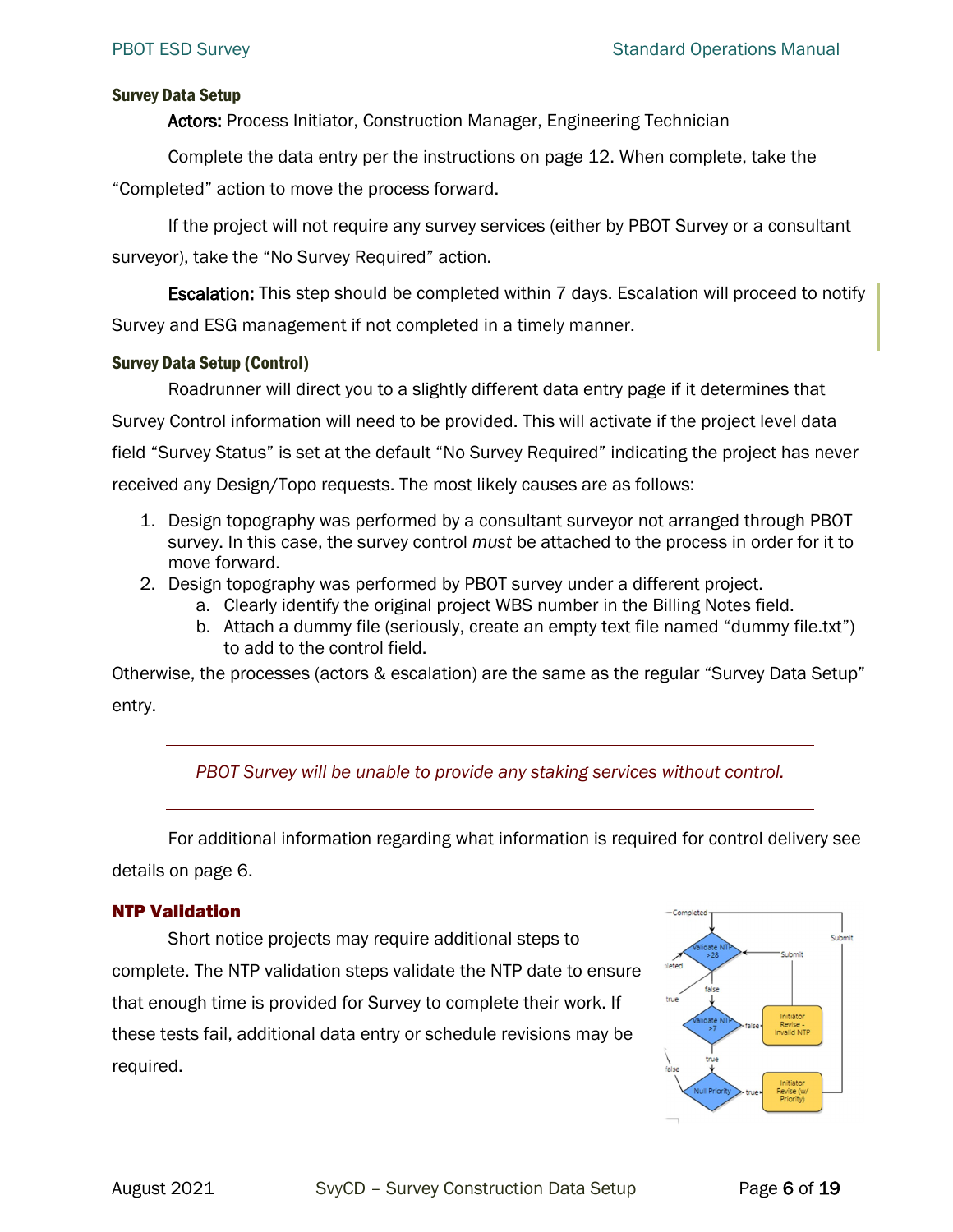#### <span id="page-6-0"></span>Less than 7 Days:

Actors: Process Initiator, Construction Manager, Engineering Technician

PBOT survey is unable to accommodate construction staking projects with notice this

close to NTP. If this step is reached:

- 1. Complete the "Staking Priority" field.
- 2. Either:
	- a. Adjust the Project Schedule to accommodate survey needs and take the "Submit" action.
	- b. Or, immediately contact the PBOT Survey Supervisor to discuss the project.<sup>[1](#page-6-4)</sup>

*The process will loop back to this step if appropriate adjustments are not made.*

Escalation: This step should be completed immediately, and escalation notices will be sent daily after 1 day.

#### <span id="page-6-1"></span>Less than 28 Days:

Actors: Process Initiator, Construction Manager, Engineering Technician

This is very short notice for Survey, but they will attempt to accommodate the project.

Enter the staking priority and take the "Submit" action. (This step can be avoided by entering the staking priority during the initial data entry step.

Escalation: This step should be completed immediately, and escalation notices will be sent daily after 1 day.

#### <span id="page-6-2"></span>Survey Review

Once the data has been entered and validated via Roadrunner, the process will move to the Survey Management team to setup and assign staff.



*Check the NTP Date before proceeding in order to set staff* 

*priorities!*

#### <span id="page-6-3"></span>Survey Review

Actors: Survey Management

<span id="page-6-4"></span> $1$  Survey Management: If this step is reached, the NTP date is not adjustable and you wish to move the process forward: "Request Comment" to the e-Builder Project Admin to perform a step override to the "Is FHWA?" step.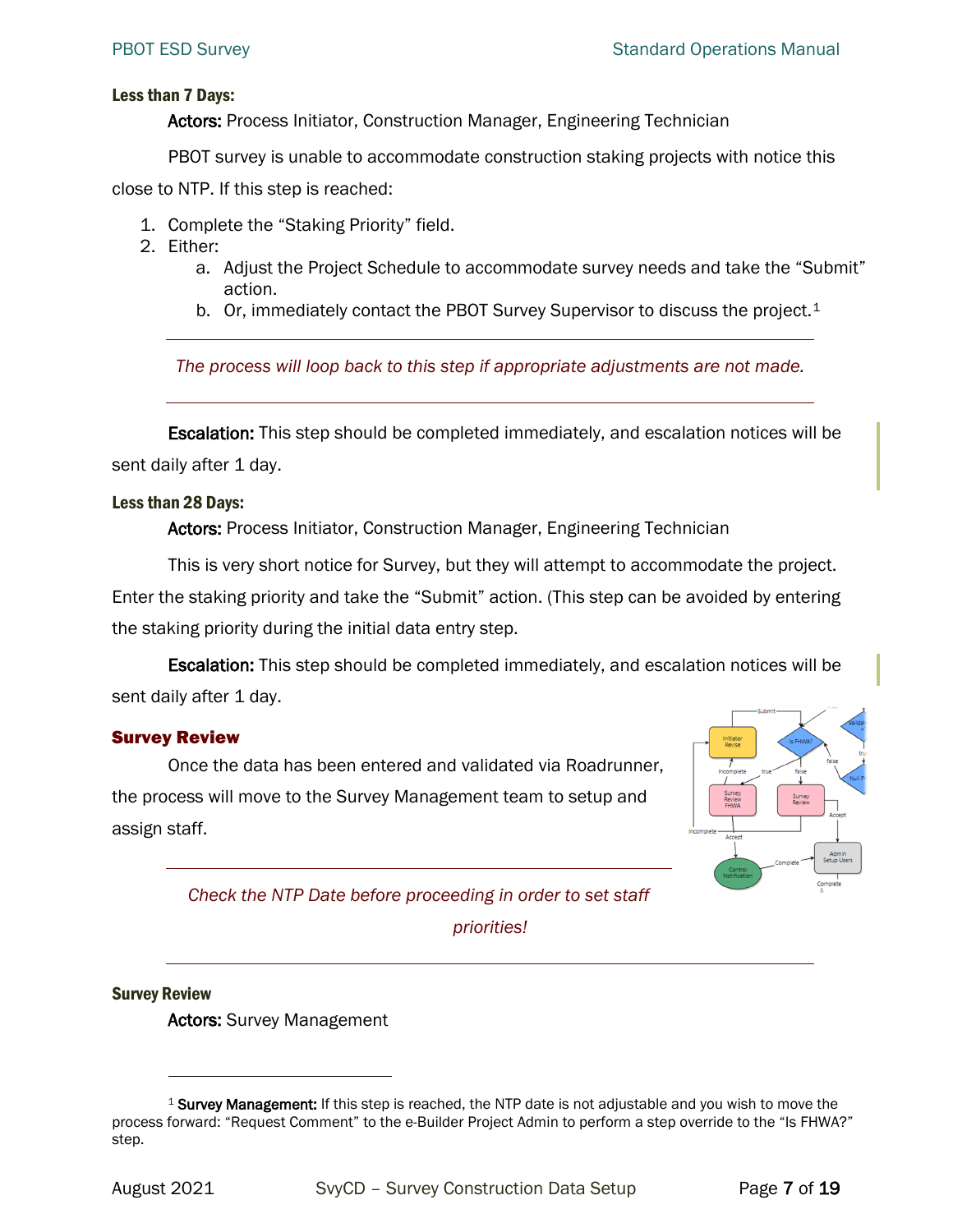#### PST Instructions

Complete the database and filing setup tasks for Construction setup as soon as possible. Once complete, notify the Survey Supervisor that they can take the appropriate action. (Binder creation can be done later – but must be completed asap).

Take the "Incomplete" action if any data is missing from the initial data entry.

Be sure to update the Survey Job Number if necessary.

#### Survey Supervisor Instructions

Once the PST has completed the database and filing setup, select the mapper to perform the Staff Review steps below. The crew can also be assigned at this time, however it is not necessary. The crew must be assigned prior to the receipt of staking requests via the STAFF – Staff Change process. Take the "Accept" action to move the process forward.

Take the "Incomplete" action if any data is missing from the initial data entry.

Escalation: This step will escalate after 7 days and will submit reminders weekly after that.

#### <span id="page-7-0"></span>Survey Review (FHWA)

The FHWA data entry page is the same as the regular Survey Review page. However, it does require that the PST upload the control to the process to be forwarded to the Consultant Surveyor.

#### <span id="page-7-1"></span>Initiator Revise

Actors: Process Initiator, Construction Manager, Engineering Technician

Please provide any missing data or information as requested. Take the "Submit" action when completed.

**Escalation:** This step will escalate after 3 days and will submit reminders daily after that.

#### <span id="page-7-2"></span>Control Notification (Mail Merge)

For FHWA/ODOT projects, the Survey Control will need to be provided to the consultant surveyor. A notice will be provided to forward that information to the contractor.

#### <span id="page-7-3"></span>Admin Setup Users

Actor: Construction Admin

Update the staff roles as indicated. Take the "Completed" action when done.

**Escalation:** This step will escalate after 3 days and will submit reminders daily after that.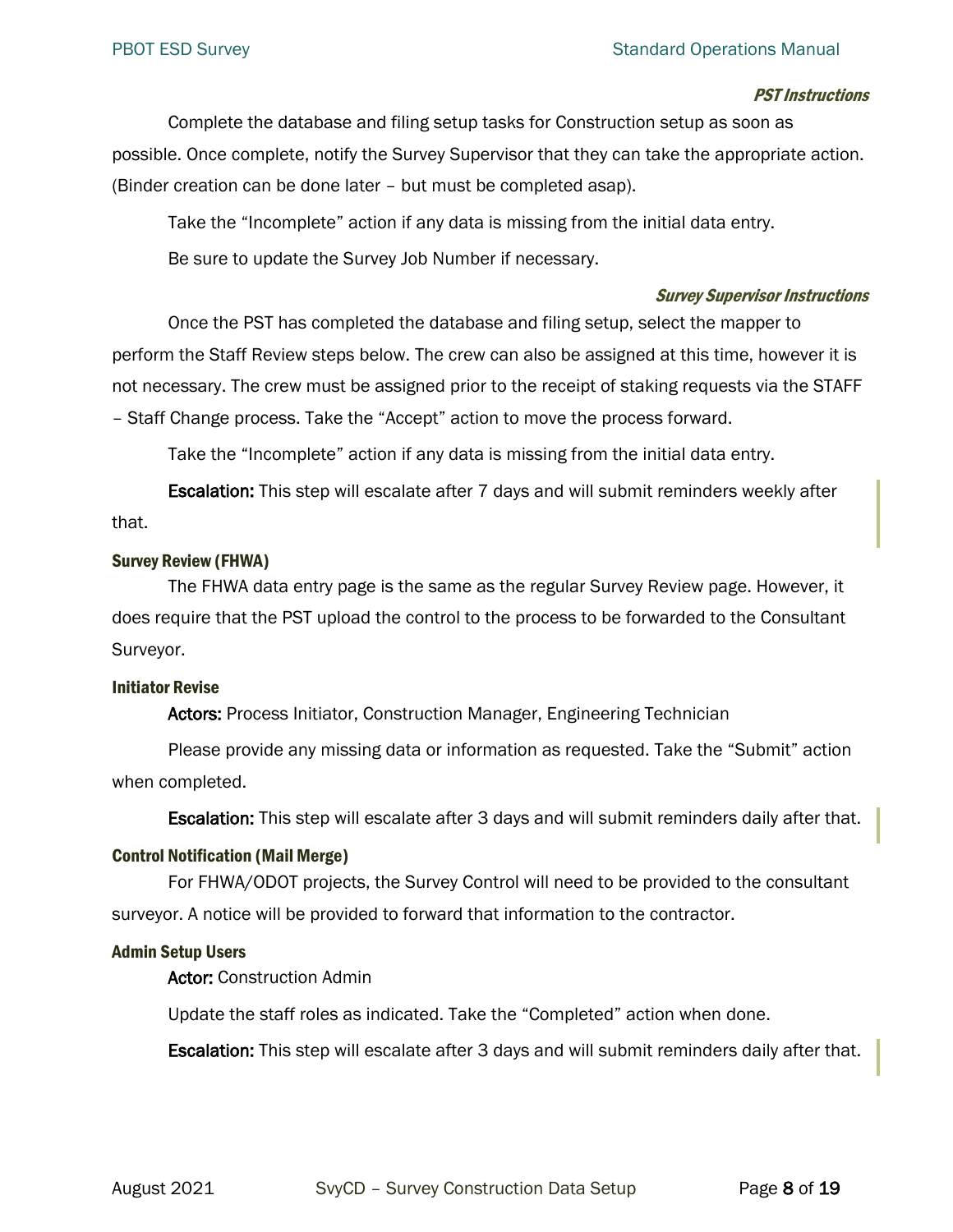#### PBOT ESD Survey **Standard Operations Manual**

#### <span id="page-8-0"></span>Survey Staff Review

The following steps will allow survey to review the provided data prior to construction. This is an essential part of Survey's ability to be responsive to survey requests – ensuring that the provided data



is complete and error free, as well as an opportunity for Survey to get started preparing data for staking.

#### <span id="page-8-1"></span>Survey Mapper Review

#### Actor: Survey Mapper

Review provided data for completion and "stakability". Use the "Need Data" action to request corrections or additional data. If requested, perform the Confidence Point report.

Once this review is complete, take the "Completed" action *then* begin the data prep.

Escalation: This step will escalate 3 weeks prior to NTP, and will escalate to Survey

Management with weekly reminders after that.

#### <span id="page-8-2"></span>Survey Mapper Review (FHWA)

#### Actor: Survey Mapper

The process for FHWA/ODOT funded projects is different than a standard project:

- 1. Review provided data for completion and "stakability". This data will be provided to a consultant surveyor and it is our task to ensure that the data is ready for them.
	- a. Use the "Need Data" action to request corrections or additional data.
- 2. Work with the Supervisors to schedule and complete the Confidence Point report (see page [18E](#page-17-1)rror! Bookmark not defined.).
	- a. Indicate the status of the confidence report as pass/fail.
	- b. Attach the confidence report.

Once complete, take the "Completed" action.

**Escalation:** This step will escalate after 28 days and will escalate to Survey Management

reminders weekly after that.

#### <span id="page-8-3"></span>Initiator Provide Data

Actors: Process Initiator, Construction Manager, Engineering Technician

Please provide any missing data or information as requested. Take the "Submit" action when completed.

**Escalation:** This step will escalate after 3 days and will submit reminders daily after that.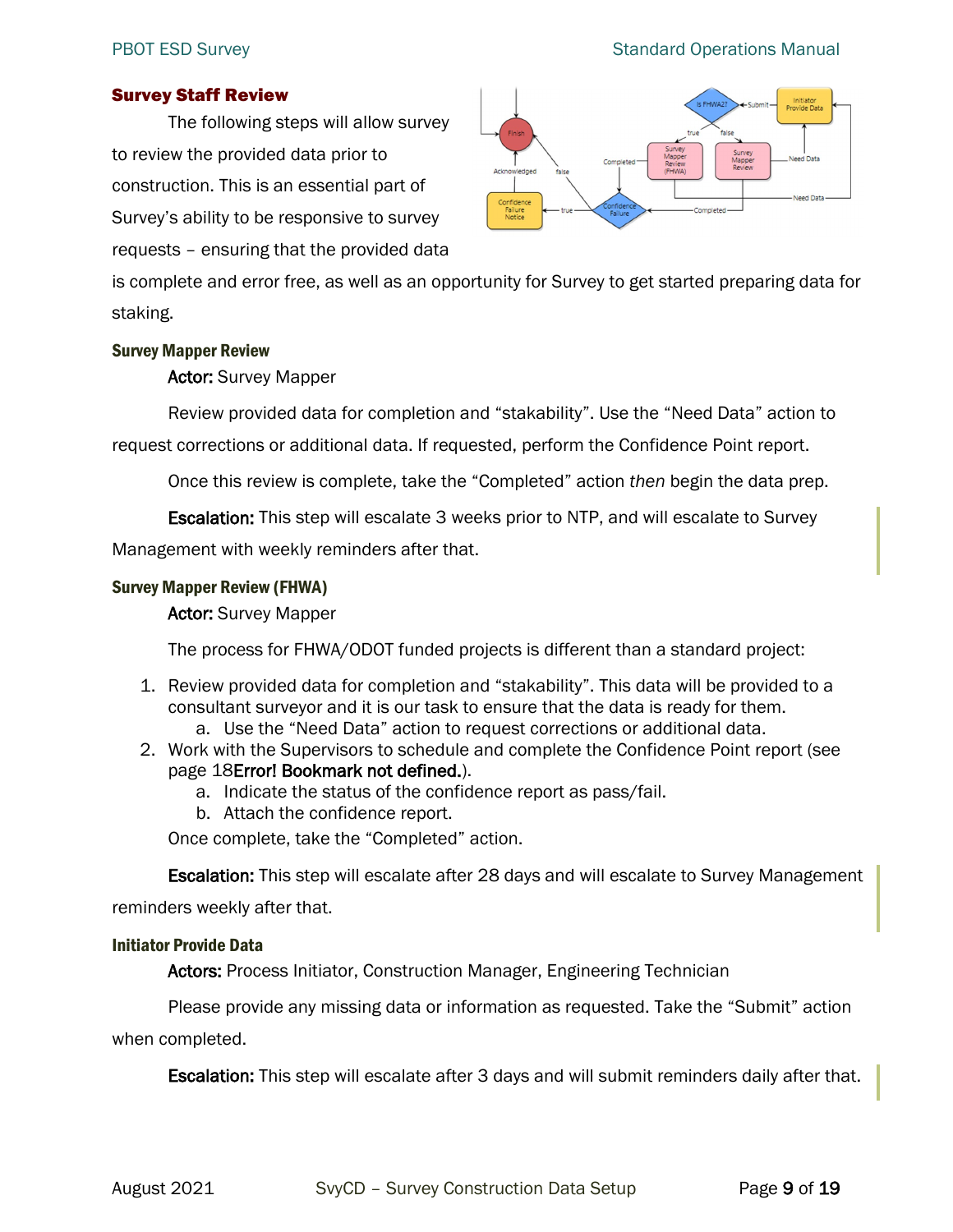#### <span id="page-9-0"></span>Confidence Failure Notice

Actors: Process Initiator, Construction Manager

For FHWA/ODOT funded projects, Survey will complete their Confidence Point report (see pag[e18\)](#page-17-1). In the event of a failure the process will request that the Construction Manager acknowledge receipt of the report. There is no data entry needed, just take the "Acknowledge" step and contact the Survey Supervisor directly to discuss any further steps.

Escalation: No escalation is needed for this step.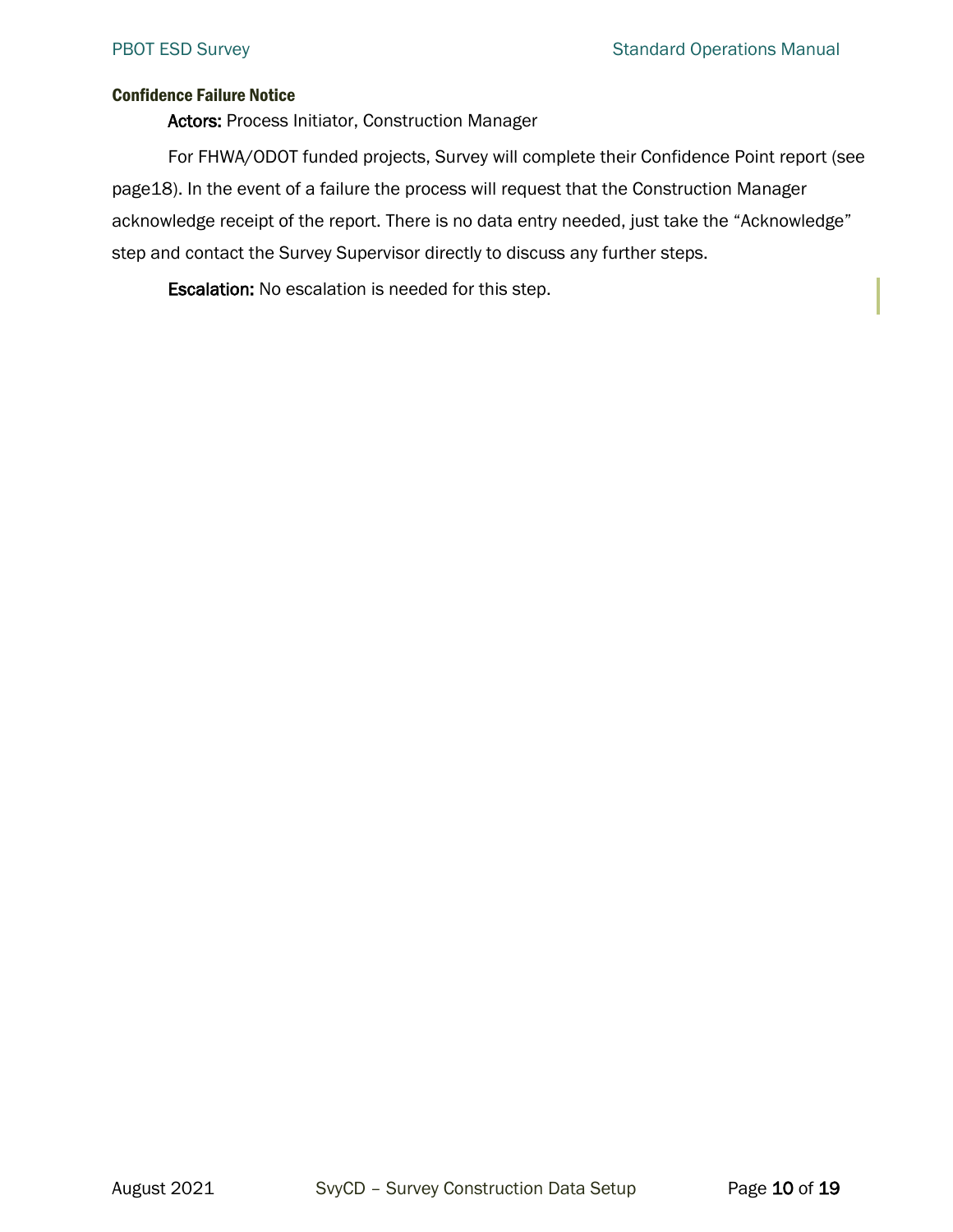# Process Automation

<span id="page-10-0"></span>Several automated things occur associated with the various Survey related Roadrunner processes.

*The SvyCR – Survey Construction Staking Request process will not be available for use by anyone until the SvyCD – Survey Construction Data Setup process is complete.*

#### <span id="page-10-1"></span>Bid Analysis

The process itself is automatically spawned at the finish step of the BIDS – Bid Analysis process. This will ensure that survey is provided data as soon as final plans have been developed.

#### <span id="page-10-2"></span>Non-Bid Projects

For projects that will not go through a bid process (BOM, JOC, etc.), there is no place in Roadrunner to automate the start of this process. It is absolutely essential that the project manager or construction manager start this process manually as soon as the plans are at 100%.

*Manually start this process at 100% plans for any non-bid project.*

#### <span id="page-10-3"></span>Survey Status Field

Roadrunner has a custom project field titled "Survey Status". This field is used primarily as a filter for reports and process. All projects have the default "No Survey Required" status applied. This is updated to "Design" once a SvyDR – Survey Design/Topo Request process is completed. The SvyCD process uses this identifier to determine if Control information is required from design per the directions on page [6.](#page-5-1)

Once this process is started the status is updated to "Construction Setup Pending", and again at the end to "Ready for Construction". It is important to note that until the SvyCD process is complete, the SvyCR – Survey Construction Staking Request process will be unavailable for use.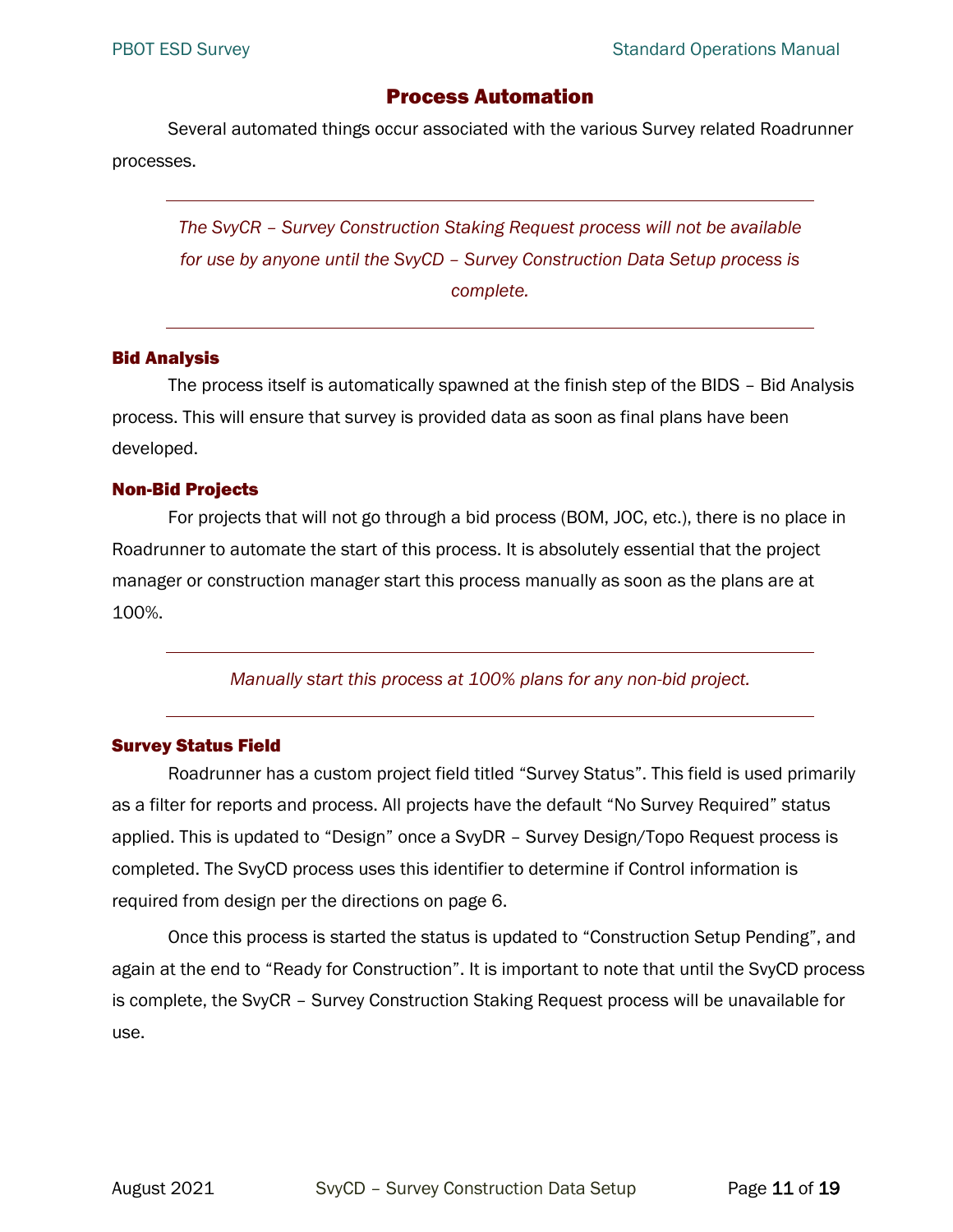# Data Entry

<span id="page-11-0"></span>When entering data into the Roadrunner forms, be sure to review the step-specific instructions at the top of each section. These instructions have been tailored specifically for each step in the process. A reasonable attempt should be made to complete all open fields. Those fields marked with a red asterisk (\*) are required.

| <b>FHWA Confidence Reporting/Control</b>                    |                                                                                                                                                                                                                                             |
|-------------------------------------------------------------|---------------------------------------------------------------------------------------------------------------------------------------------------------------------------------------------------------------------------------------------|
| Once complete, upload below and indicate pass or failure.   | Please complete the the Confidence Points report per the ODOT Survey Policy and Procedure Manual section 1.434.                                                                                                                             |
| * Confidence Report Status:<br>Report:<br>Required<br>Field | Indicate if Confidence Report Passed or Failed<br><b>Step Specific Data</b><br>Not Completed<br><b>Entry Instructions</b><br>Attach Confidence Report<br><b>Browse e-Builder</b><br>Drag and drop file here<br><b>Browse Computer</b><br>or |

The information provided below details the specific information to be provided, how it should be entered and what options and automations occur with those data entry steps.

#### <span id="page-11-1"></span>Multi-Job Jobs

PBOT Survey does not recommend running any of the Survey Construction processes for different projects (i.e. WBS numbers) under the same Roadrunner project irrespective of the contract status. This has the potential to confuse project billing, staff assignments/scheduling and the completion of any necessary post-construction record of survey. The preferred method would be to use the individual project modules to manage the Survey Construction Data Setup and Survey Construction Staking Request processes.

However, if it is decided that a single Roadrunner project will manage multiple jobs (i.e. multiple plan sets and/or PBOT WBS project numbers), a few additional steps will need to be taken:

- 1. Leave the default PBOT billing number in the PBOT Billing Number section.
- 2. Clearly delineate the various billing numbers that will be used for which portions of which projects in the "Billing Notes" section.
- 3. Attach all design files for all projects when completing the Process Initialization phase of this process (see directions below). Each project's design files should be sent as *separate* zip files. These may need to be attached separately in the "Attachments" tab.
- 4. Schedule a short meeting with the Survey Management Team to discuss specific additional steps that will need to be taken on all subsequent processes.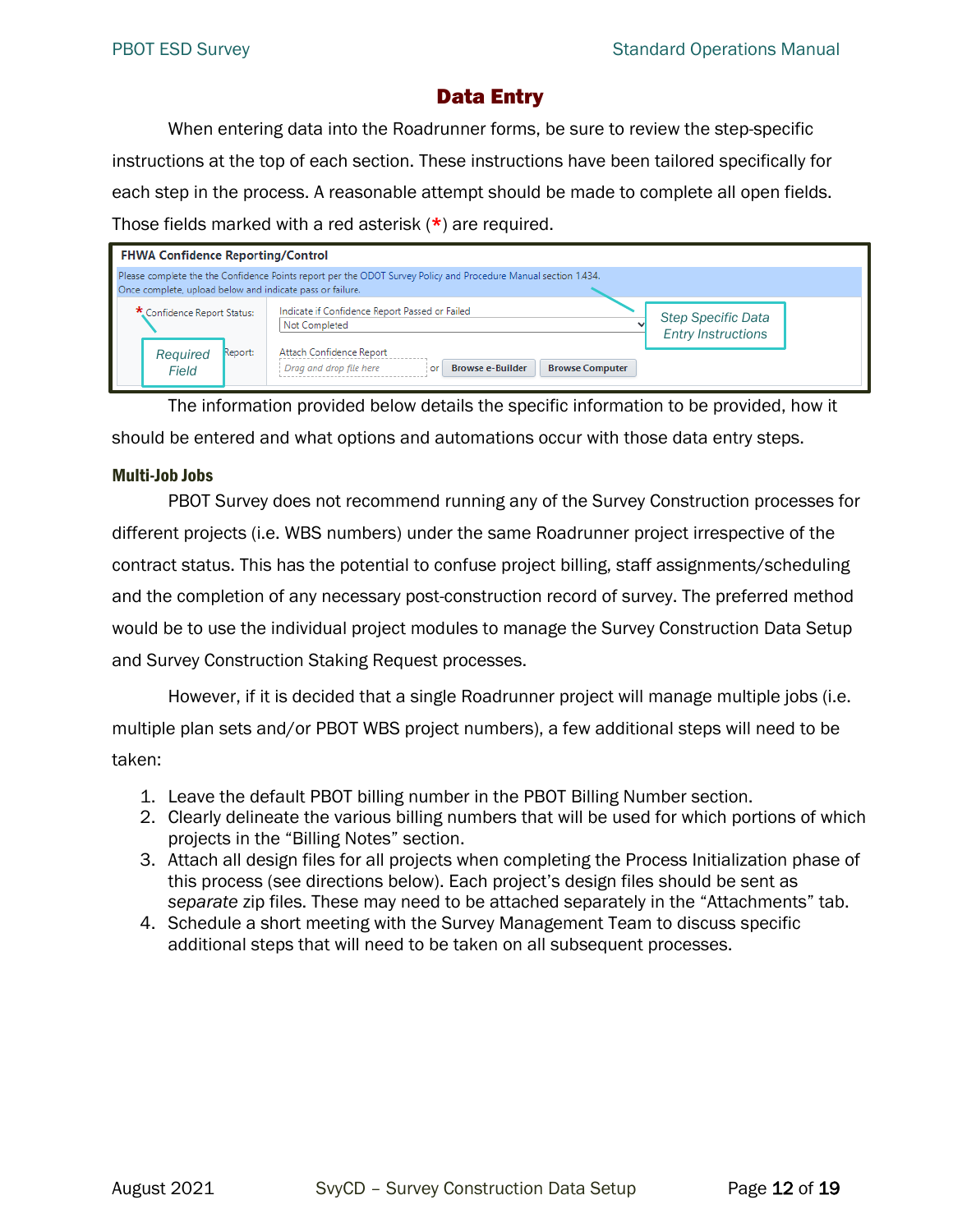#### <span id="page-12-0"></span>Billing Information

Billing information should be entered in the process initiation portion of the workflow. All billing numbers need to be open and available to accept charges at the time of submission. If this is not the case, please work with the bureau specific accounting sections to ensure their availability. All billing numbers should include the full WBS element (including TOW code). Survey will create any necessary internal order (7TR…) numbers.

| <b>Billing Information</b> |                                                                                          |                       |                                                                                                                                                                                   |  |
|----------------------------|------------------------------------------------------------------------------------------|-----------------------|-----------------------------------------------------------------------------------------------------------------------------------------------------------------------------------|--|
|                            | Survey cannot start any work on your project without a valid (and open) billing numbers. |                       |                                                                                                                                                                                   |  |
| * PBOT Billing Number:     |                                                                                          | <b>Billing Notes:</b> | Please specify any billing related issues/comments here.                                                                                                                          |  |
| <b>BES Billing Number:</b> |                                                                                          | Funding Source:       | Please indicate the source of funding for this project.<br>Specifically for FHWA and/or ODOT funded projects with<br>contractor provided survey.<br>-- Please select an option -- |  |
| Water Billing Number:      |                                                                                          | Survey Job Number:    |                                                                                                                                                                                   |  |
| Other Billing Number:      |                                                                                          |                       |                                                                                                                                                                                   |  |

The SvyCR - Survey Construction Staking Request

process will contain a drop-down menu to select the appropriate billing for projects with billing to multiple bureaus as illustrated to the right. This will direct Survey to bill specific staking requests in accordance with the data entered in this section.

| * Bill to:: | If work is to be billed to another bureau (e.g. sewer work<br>with separate billing), please indicate below. To<br>differentiate between multiple billing items or to indicate<br>an unusual billing request, please specify on the right. |      |
|-------------|--------------------------------------------------------------------------------------------------------------------------------------------------------------------------------------------------------------------------------------------|------|
|             | <b>PBOT</b>                                                                                                                                                                                                                                |      |
|             | -- Please select an option --                                                                                                                                                                                                              |      |
|             | <b>PROT</b>                                                                                                                                                                                                                                |      |
|             | <b>RES</b>                                                                                                                                                                                                                                 |      |
|             | Water                                                                                                                                                                                                                                      |      |
| Request ID: | Other                                                                                                                                                                                                                                      | west |

*Staking Request "Bill To:" Field*

- PBOT Billing Number: The PBOT billing Number is required. Roadrunner will attempt to fill this information based on the Project level data. Please verify that this information is correct.
	- o Typical Format: T00000.C40
- BES Billing Number: If this project will require line item billing for staking sewer or other BES owned elements, indicate the number here.
	- o Typical Format: E00000.C41
- Water Billing Number: If this project will require line item billing for staking water lines or other Water Bureau owned elements, indicate the number here.
- Other Billing Number: Enter the WBS Element for any other line item billing numbers. Be sure to indicate the circumstances when this should be billed in the "Billing Notes" field.
- Billing Notes: Clarify any special billing circumstances regarding billing needs:
	- o Clarification on "Other Billing Number" field.
	- o Any additional billing numbers not included in the fields above.
	- $\circ$  For projects extracted from another design project, indicate the source WBS number for the design topographic information. (See *[Survey Data Setup \(Control\)](#page-5-1)* on page [6\)](#page-5-1)
	- o Additional PBOT billing numbers (see *[Multi-Job Jobs](#page-11-1)* [above\)](#page-11-1).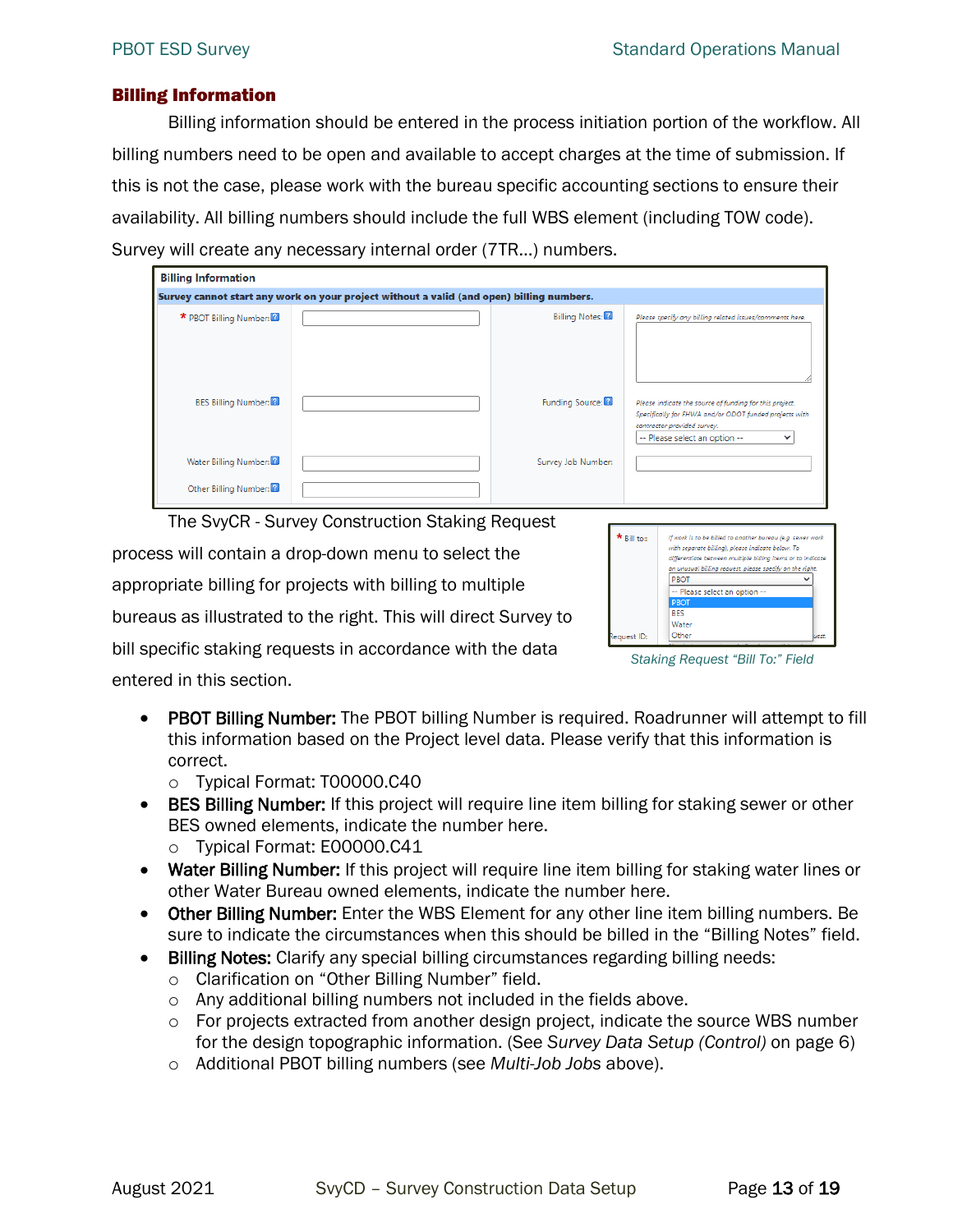- Funding Source:
	- o Other: Most projects will fall in this category.
	- o FHWA/ODOT: FHWA/ODOT funded projects require that Survey services be performed by a contract surveyor. PBOT survey will need to perform certain tasks (see FHWA specific process workflow on pages [8](#page-7-0) & [9\)](#page-8-2) prior to NTP.
	- $\circ$  LID: If this project is an LID project, please indicate here. This does not have any specific effect on the process workflow, but it is good for survey to know that this is the case.
- Survey Job Number: To be entered by Survey. This field is for Survey filing purposes and is internal only to their workflow. Roadrunner will preload this information if it was entered in the design phase.

#### <span id="page-13-0"></span>Project Contacts

The project contents are completed during the Start step in Roadrunner based on the *current* role assignments. This information is provided for survey if any questions regarding the project present themselves once this process is complete. These fields will remain locked at all steps.

## <span id="page-13-1"></span>Project Schedule

This information will be entered during the process initiation portion of the project. Be sure to fill this information out as accurately as possible as survey will use this information for long term scheduling and prioritization in relation to other projects.

| <b>Project Schedule</b> |                                                                                                            |
|-------------------------|------------------------------------------------------------------------------------------------------------|
|                         |                                                                                                            |
| * Precon Invite Sent?:  | Invite Surveying Supervisors to pre-construction meeting.<br>-- Please select an option --<br>$\checkmark$ |
| * NTP Date:             | Approximate Date is sufficient.<br>靁                                                                       |
| Staking Priority:       | If NTP is less than 4 weeks out, please indicate where the contractor plans to start work.                 |
|                         |                                                                                                            |

- Precon Invite Sent?: Please indicate that the Survey Supervisors have been invited to the pre-con meeting.
	- o Yes: Invite has been sent.
	- o No: This option should only be selected for FHWA/ODOT funded projects.
	- $\circ$  TBD: If the pre-con has not been scheduled, let Survey know and be sure to include them when the invite is done.
- NTP Date: Provide the NTP date for your project.
	- o If this is not known at this time, please provide an estimate.
	- o This field will cause a few validation steps to occur within the workflow (see page [6\)](#page-5-2).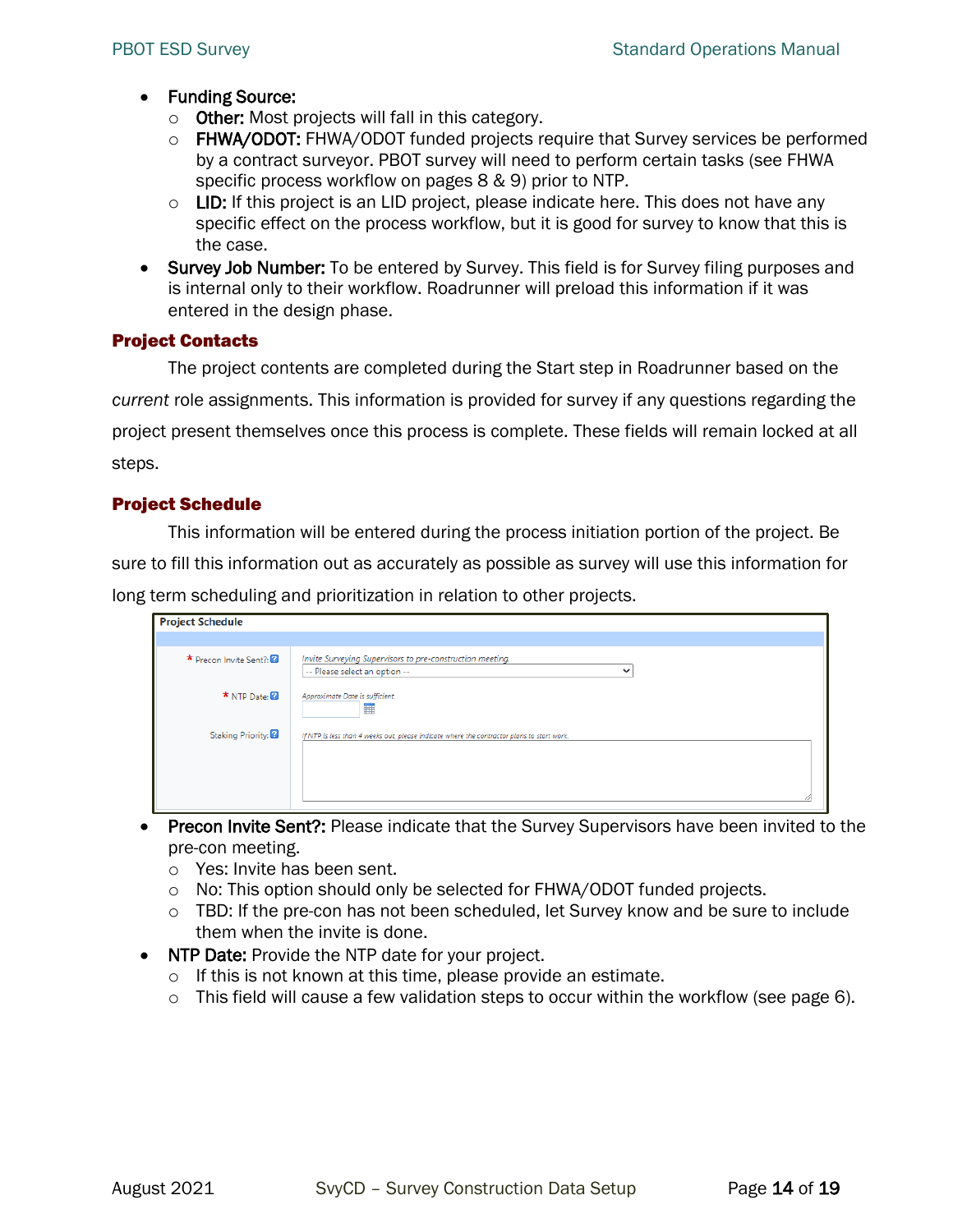- Staking Priority: If NTP is less than 4 weeks from the most recent submission date, this field will be required. For these short notice projects, be sure to discuss with the contractor what and where they intend to begin work. This will help survey prioritize their data prep.
	- o For small, one-block or less, it is acceptable to put "all".
	- $\circ$  For larger projects, indicate what and where they intend to start their work.
	- o For FHWA/ODOT funded projects, put "N/A" as Survey will not be performing any data prep.

#### <span id="page-14-0"></span>Plans and File Delivery

Again, this section will be completed during the step initialization portion of the process.

This is perhaps the most important portion of this process. Without adequate design

information Survey will be unable to provide any services. During the various Survey Review

phases, Survey will go through the provided files to ensure that they are complete and error

free.

| <b>Plans and File Delivery</b>                                                                                                                                                      |                                                                                                        |                       |                                                                                                               |  |
|-------------------------------------------------------------------------------------------------------------------------------------------------------------------------------------|--------------------------------------------------------------------------------------------------------|-----------------------|---------------------------------------------------------------------------------------------------------------|--|
|                                                                                                                                                                                     |                                                                                                        |                       |                                                                                                               |  |
| * Plans Provided:                                                                                                                                                                   | Provide 3 1/2 size Plan Sets to Survey per the<br>instructions above.<br>-- Please select an option -- |                       | Please attach a clearly named zip file if there<br>are multiple<br>Drag and drop file here<br>or              |  |
|                                                                                                                                                                                     |                                                                                                        |                       | <b>Browse e-Builder</b><br><b>Browse Computer</b>                                                             |  |
| Plans will be printed by:                                                                                                                                                           | 扁                                                                                                      | ALG Files:            | Please attach a clearly named zip file if there<br>are multiple                                               |  |
|                                                                                                                                                                                     |                                                                                                        |                       | Drag and drop file here<br>or                                                                                 |  |
|                                                                                                                                                                                     |                                                                                                        |                       | <b>Browse e-Builder</b><br><b>Browse Computer</b>                                                             |  |
| * PDF Plane <b>P</b><br>Please place a copy of the latest pdf of the<br>plans here. Note, unless the plan set is less<br>than 20 pages, survey will still need 3 hard<br>copy sets. |                                                                                                        | DTM Files:            | Please attach a clearly named zip file if there<br>are multiple<br>Drag and drop file here<br>or              |  |
|                                                                                                                                                                                     | Drag and drop file here<br>or                                                                          |                       | <b>Browse e-Builder</b><br><b>Browse Computer</b>                                                             |  |
|                                                                                                                                                                                     | <b>Browse e-Builder</b><br><b>Browse Computer</b>                                                      |                       |                                                                                                               |  |
| File Notes:                                                                                                                                                                         | Please add any comments or notes regarding electronic<br>files.                                        | Survey Control Files: | Please attach a clearly named zip file if there<br>are multiple as required.<br>Drag and drop file here<br>or |  |
|                                                                                                                                                                                     |                                                                                                        |                       | <b>Browse e-Builder</b><br><b>Browse Computer</b>                                                             |  |

<span id="page-14-1"></span>Plans

Both pdf and printed plan sets are required for survey to proceed with the project.

- Plans Provided: For *all* projects Survey requires 3 sets of printed plans.
	- $\circ$  Survey can print their own for plan sets less than 20 pages: Select the "Not available/required" option.
	- $\circ$  Survey may request a full size set under some circumstances (usually structural projects).
- Plans will be printed by: If the plan sets are not yet printed and/or in the process of being printed, please indicate when Survey can expect to receive them.
- PDF Plans: Usually the pdf plan set is already uploaded to e-builder in the "\303 Bid Documents" folder. Use the "Browse e-Builder" button to link that file to the process.
	- o Be sure to link the final plan set only.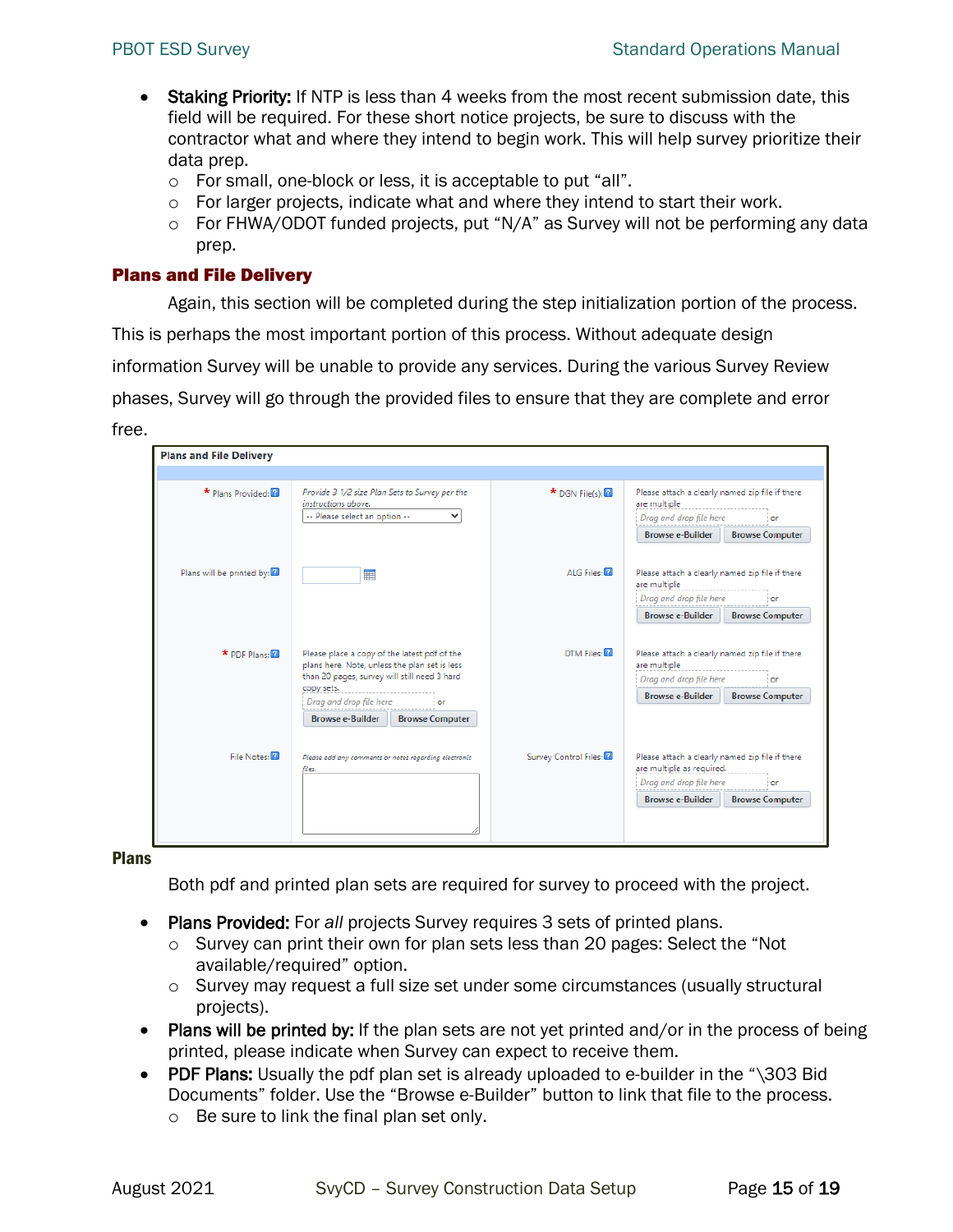#### <span id="page-15-0"></span>CAD Files

When uploading the CAD files, be sure to zip multiple files into a single zip file. During the process initiation phase, only the "DGN File(s)" field is required. It is acceptable to put all the files (alg, dgn or otherwise) into a single zip folder and upload here rather than split the zip files by category. Be sure to provide Survey with all required files at the beginning to avoid delays:

• Most current design files (dgn)

If appropriate be sure to include the following:

- $\circ$  BES sewer design files (if provided in dwg/AutoCAD format, it is not necessary to convert).
- o Striping or SSL design information.
- o Water if being installed by the contractor.
- Alignment files for all curb, road centerlines or other features as needed.
- DTM surface

#### <span id="page-15-1"></span>Control

Control information may or may not be required based on varying circumstances related

to the project. Please refer to the workflow related instructions on pages [6](#page-5-1) and [8](#page-7-0) for additional information.

- FHWA/ODOT Funded: Control will be required to be entered in the Survey Management Review step. Once complete it should be forwarded to the contractor and/or contractor surveyor.
- Design Survey by Consultant: If the design survey was completed by a consultant, control information must be provided during the Process Initiation phase. Please be sure to provide all the following information:
	- o Comma delineated PNEZD text file of all control.
	- o Control Narrative in pdf format
	- o Control overview map (for larger projects)
	- o Tie sketches of all primary control points (field sketches are sufficient). A pdf with examples of appropriate control information is available on: [https://www.portlandoregon.gov/transportation/article/738254.](https://www.portlandoregon.gov/transportation/article/738254)
- Otherwise, this is not necessary.

#### <span id="page-15-2"></span>File Notes

If there is any other information or clarification regarding the file delivery, please indicate

that here.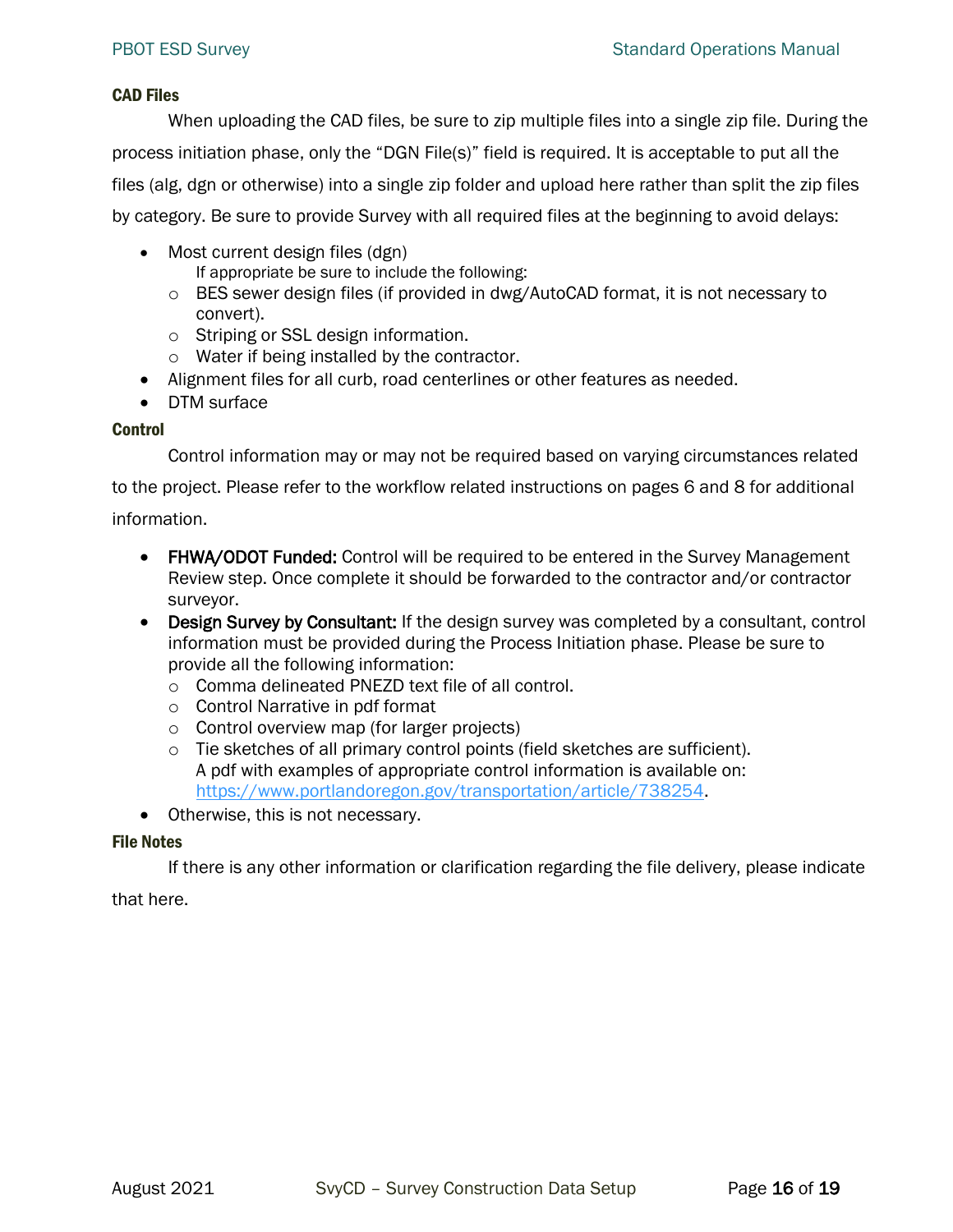#### <span id="page-16-0"></span>FHWA Confidence Reporting

This information is provided during the Survey Staff Review phase. For FHWA projects, it

will be required. For additional information regarding the confidence report see page [18.](#page-17-1)

| <b>FHWA Confidence Reporting/Control</b>                                                |                                                                                                                |  |  |
|-----------------------------------------------------------------------------------------|----------------------------------------------------------------------------------------------------------------|--|--|
| Confidence Points report per the ODOT Survey Policy and Procedure Manual section 1.434. |                                                                                                                |  |  |
| * Confidence Report Status:                                                             | Indicate if Confidence Report Passed or Failed<br>Not Completed<br>$\check{ }$                                 |  |  |
| Confidence Report:                                                                      | Attach Confidence Report<br><b>Browse e-Builder</b><br>Drag and drop file here<br><b>Browse Computer</b><br>or |  |  |

- Confidence Report Status: Indicate if the confidence report passed, failed or was not completed.
- Confidence Report: Attach the confidence report to the process.

#### <span id="page-16-1"></span>Assign Survey Mapper/Crew

During the Survey Management Review phase, assign the survey staff to the project. The

Survey Mapper *must* be assigned at this time. If the Survey Crew is not known, that can be done

later using the STAFF – Staff Change process at any time *before* NTP.

| <b>Staff Assignment</b>                                      |                                                  |  |                        |
|--------------------------------------------------------------|--------------------------------------------------|--|------------------------|
| Use the STAFF - Staff Change process to assign Survey staff. |                                                  |  |                        |
|                                                              | * Survey Mapper:<br>Please select<br>$\check{ }$ |  |                        |
| $\vee$ Show Filter Row Height: 1X $\vee$<br>Group By         |                                                  |  |                        |
|                                                              | <b>Current Survey Crew</b>                       |  | <b>New Survey Crew</b> |
| <b>Grand Totals</b><br>$(0$ items)                           |                                                  |  |                        |

#### <span id="page-16-2"></span>Process Log

The final section of the form contains a quick reference to the process history.

| <b>Process Log</b> |  |
|--------------------|--|
| Process Initiator: |  |
| Survey Review:     |  |
| Mapper Review:     |  |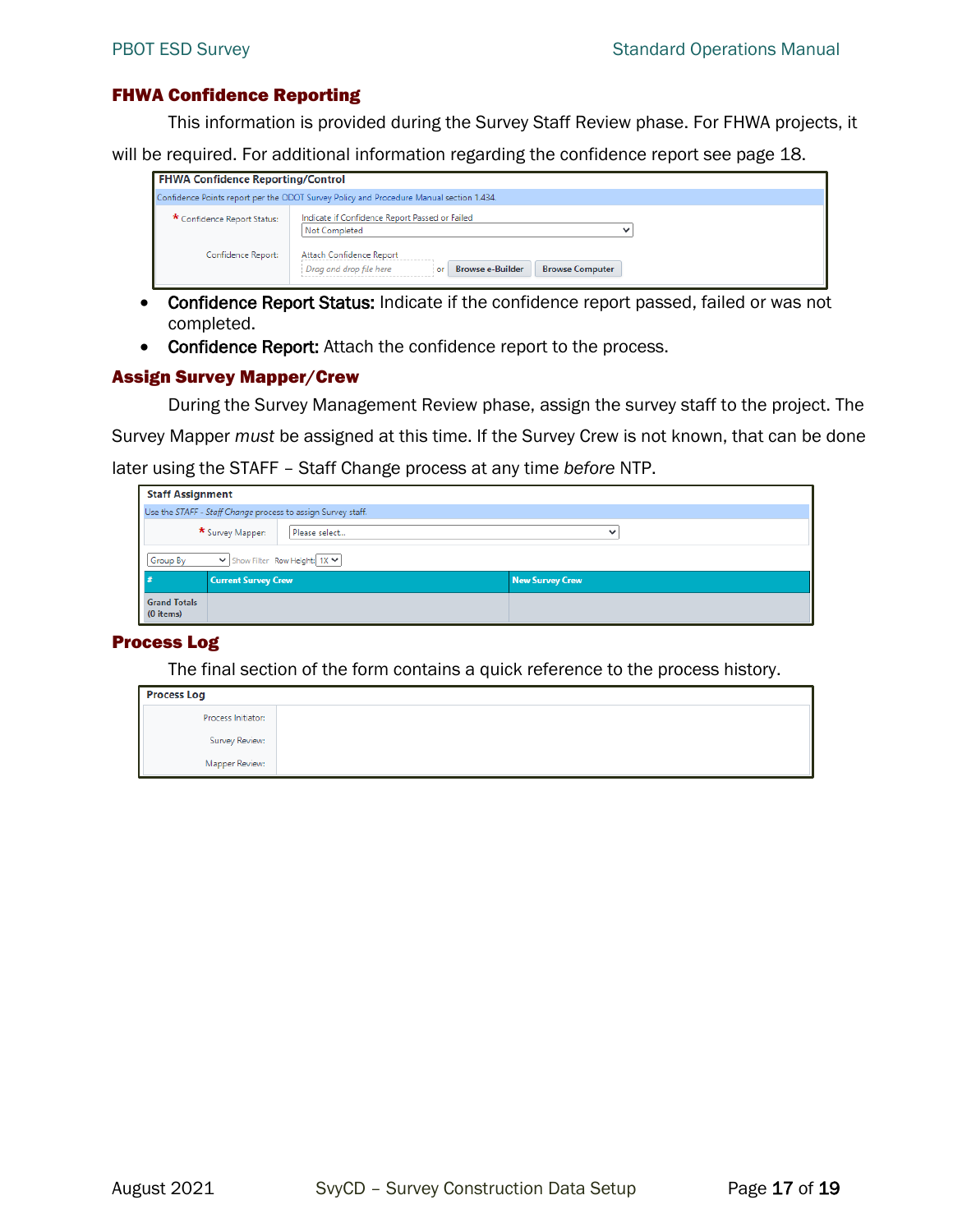# FHWA/ODOT Funded Projects

<span id="page-17-0"></span>ODOT and FHWA funded projects require a different process due to requirements disallowing in-house survey services. However, there are a number of steps that we will need to take in the early stages of the project. The primary need is to perform the confidence report (see [below\)](#page-17-1). The second task is to review the plans and electronic files for errors and stakability. Finally, we will need to provide control to the contract surveyor so they can perform their work.

The table below highlights the key elements that may differ between the two funding source options.

| <b>Task</b>                                         | <b>FHWA/ODOT Funded</b>                                  | <b>Other</b>                                                                                |
|-----------------------------------------------------|----------------------------------------------------------|---------------------------------------------------------------------------------------------|
| CM to Provide Billing and Scheduling<br>Information | <b>Yes</b>                                               | <b>Yes</b>                                                                                  |
| CM to Provide Design CAD Information                | Yes                                                      | Yes                                                                                         |
| <b>CM to Provide Printed Plans</b>                  | N <sub>o</sub>                                           | <b>Yes</b>                                                                                  |
| CM to Provide PDF Plans                             | Yes                                                      | Yes                                                                                         |
| <b>Provide Control Information</b>                  | PBOT Survey to Provide for<br><b>Consultant Surveyor</b> | Construction Management to<br>provide if Design Survey<br>performed by consultant surveyor. |
| Survey to Review Plans and Design<br>CAD data       | Yes                                                      | Yes                                                                                         |
| Survey to perform Confidence Report<br>(see below)  | Required                                                 | Optional                                                                                    |
| Survey to prepare and provide staking<br>data       | No.                                                      | Yes                                                                                         |

## <span id="page-17-1"></span>Field Check/Confidence Shots

The collection of points for verification of DTM's isn't a requirement per statute. It is something addressed in the ODOT Survey Policy and Procedure Manual and required of contractors providing surveying services for ODOT projects. See sections 1.434 & 5.943 of the ODOT Survey Policy and Procedure Manual:

[https://www.oregon.gov/odot/ETA/Documents\\_Geometronics/Survey-Policy-Procedure-](https://www.oregon.gov/odot/ETA/Documents_Geometronics/Survey-Policy-Procedure-Manual.pdf)[Manual.pdf.](https://www.oregon.gov/odot/ETA/Documents_Geometronics/Survey-Policy-Procedure-Manual.pdf)

The purpose of the ODOT Confidence report it to verify the accuracy of the Digital Terrain Model (DTM) and to establish a standard for the collection and processing of the data. The confidence report will be obtained as described in the ODOT Survey Policy and Procedures Manual (Manual). Topographic data will be collected with sufficient density to meet these requirements. The DTM will be verified with the accuracy standards noted in the Manual. The topographic points will be processed in In-Roads with the ODOT application provided via the ODOT website. A copy of the confidence point report will be provided to the Engineer of Record for their review and it will also be uploaded into the RoadRunner application as the public